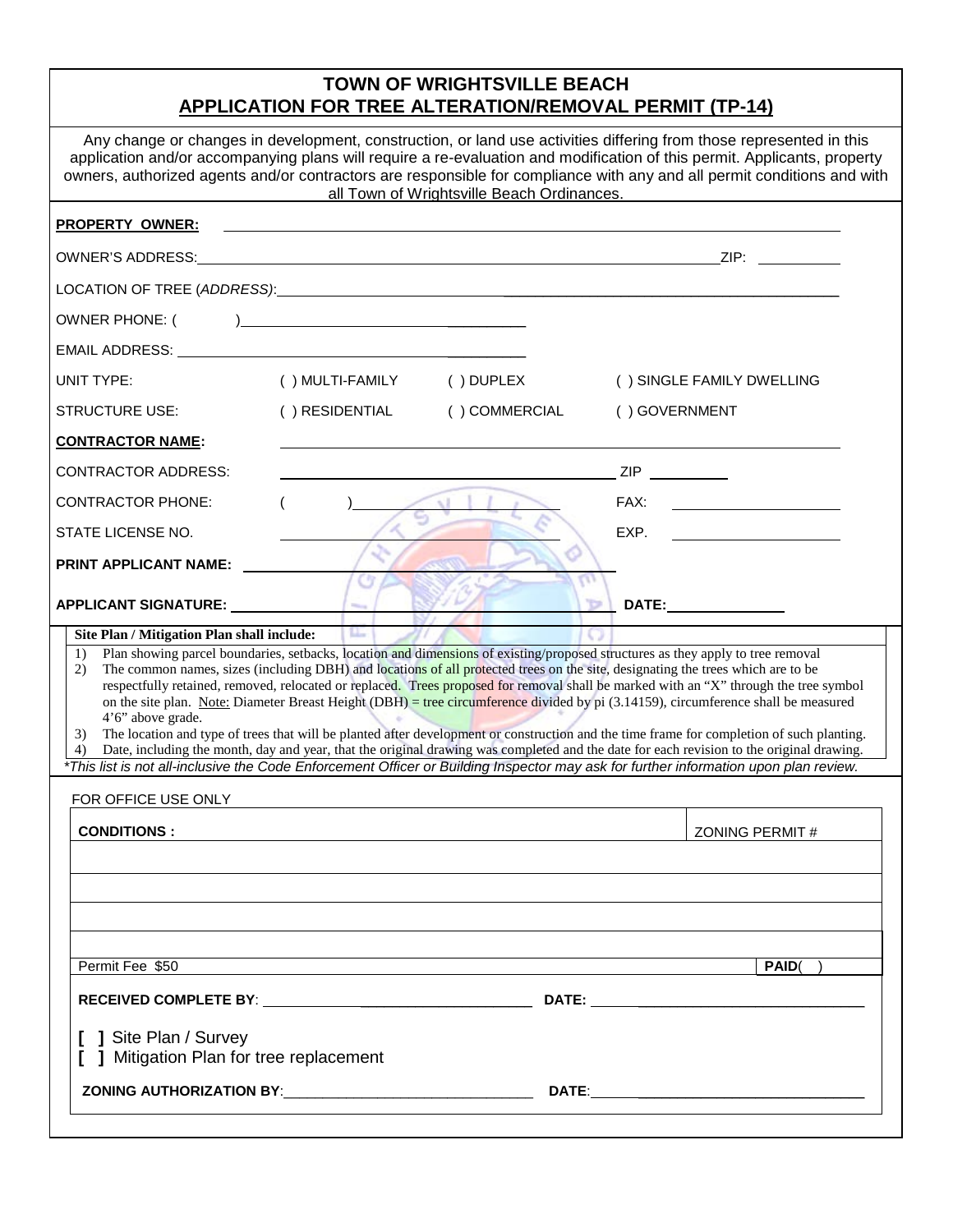## **Section 155.9.23 Tree Preservation.**

(A) *Purpose*.

 (1) The purpose of this section is to protect important trees located at Wrightsville Beach, to provide wildlife habitat, to provide stabilization of sand and soil, and to provide a vital link in natural storm water management through absorption. Trees act as a filter helpful to maintaining the health and quality of waters.

(2) The objectives of this section are as follows:

(a) Maintain and enhance property values;

 (b) Preserve and enhance the visual appearance of the Town of Wrightsville Beach;

(c) Preserve unique and productive coastal habitats;

(d) Reduce impacts of development on the town's storm water system;

 (e) Assist the town in preserving and enhancing the quality of its estuarine waters; and

(f) Increase tree canopy.

(B) *Tree Protection Permit Required*.

 (1) No protected tree shall be removed or be caused to be removed, through injury or damage, from public or private property without first obtaining and having an approved tree removal permit. Removal of any protected tree is prohibited except in accordance with an approved tree protection plan. The following tree removal activities may be undertaken without an approved tree protection plan and that is consistent with good horticultural practices:

(a) Clearing or maintenance of town rights-of-way.

 (b) Clearing or maintenance required by the town in accordance with Section 2.6 (Site Visibility Triangle).

 (c) Emergencies. During the period of an emergency such as a hurricane, tropical storm, flood, ice storm or any other act of nature that causes damage to a tree such that it imperils life, property, or other trees.

 (d) A permit shall not be required in order to remove minor tree limbs or to do other minor pruning.

 (e) Hazardous trees. In the event that any tree shall be determined to be in a hazardous or dangerous condition so as to endanger the public health, welfare or safety, and requires immediate removal without delay, verbal authorization may be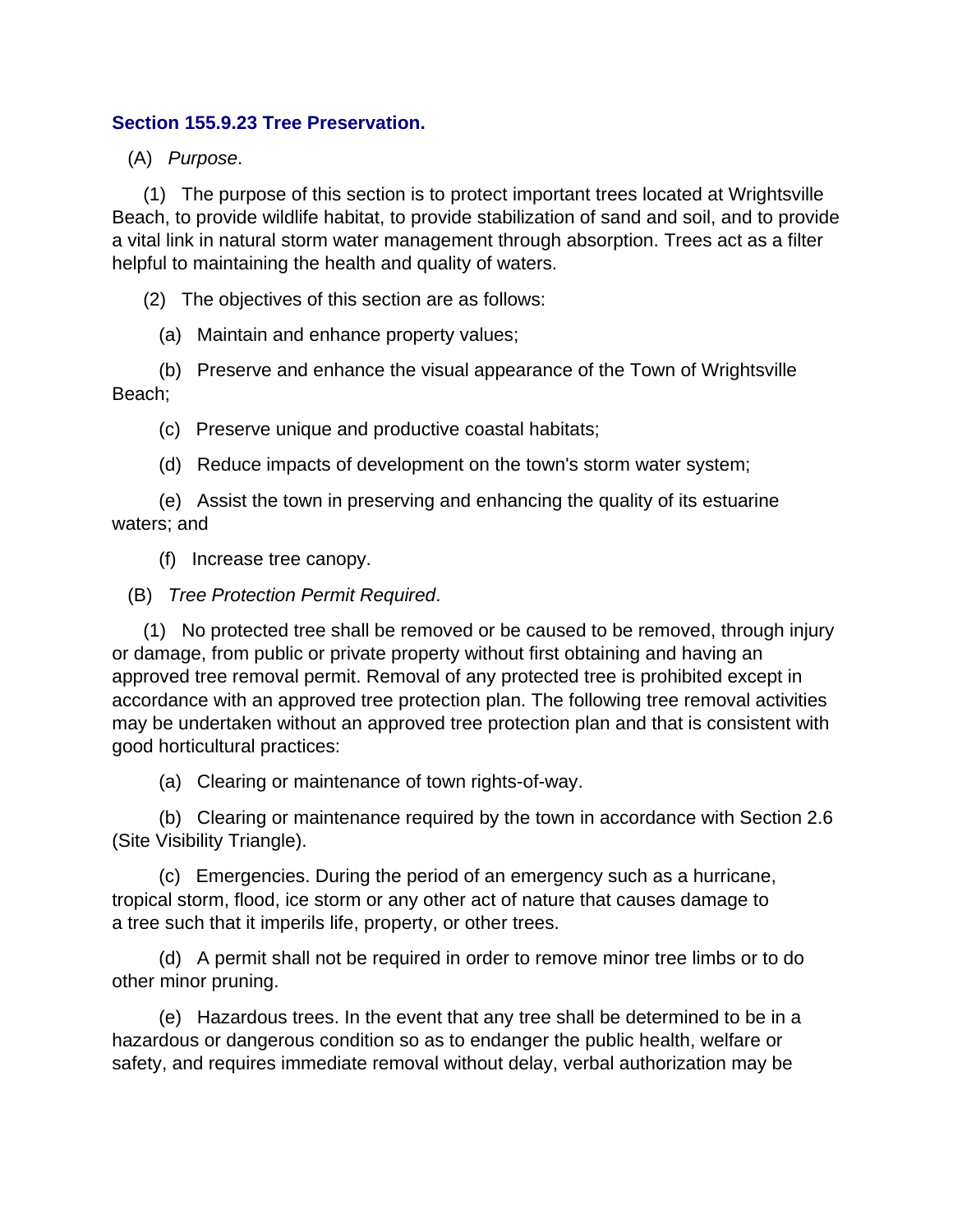given by the Planning and Inspections Department and the trees removed without obtaining a written permit as herein required.

 (2) Public utilities removing trees or cutting trees in conjunction with construction, maintenance or repair of utility lines shall be subject to the following requirements:

 (a) A public utility shall submit a tree protection plan and shall acquire a tree protection permit before removing any protected tree within a utility easement or right-of-way. There shall be no charge for such permit.

 (b) A public utility shall submit a tree protection plan and shall acquire a tree protection permit before undertaking any tree trimming or pruning activities in connection with the construction, maintenance or repair of utility lines within a utility easement or right-of-way. There shall be no charge for such permit.

 (C) *Tree Protection Permit Application and Procedure*. A tree removal application and tree protection plan must be filed with the town and approved by the UDO Administrator or their designee prior to protected tree removal. Requests for multiple tree removal shall be specified on the application. A permit will be issued for any approved plan. The fee for submission of a plan is set forth in the schedule of fees.

 (1) Tree protection plans submitted in connection with applications for permits for the removal, relocation or replacement of trees shall include the following information and details which shall be summarized on the plan:

(a) Name of property owner.

 (b) Date, including the month, day, and year that the original drawing was completed and the month, day, and year for each revision to the original drawing.

 (c) Location of all existing or proposed structures, improvements and site uses, property dimensions and referenced property lines, setback and yard requirements as they apply to tree removal.

 (d) The common names, sizes and location of all protected trees on the site, designating the trees which are respectfully to be retained, removed, relocated, or replaced. Trees proposed for removal shall be marked with an "X" through the tree symbol in the document. Trees not marked shall be conserved.

 (e) The location and type of trees that will be planted after development or construction and the time frame for completion of such planting.

 (2) The UDO Administrator or his or her designee will review the tree protection plan according to the requirements in this section.

 (D) *Standards for Plan Approval or Denial*. Protected trees are to be retained and protected to the maximum extent feasible. The UDO Administrator or his or her designee shall issue or deny a tree permit within five business days of receiving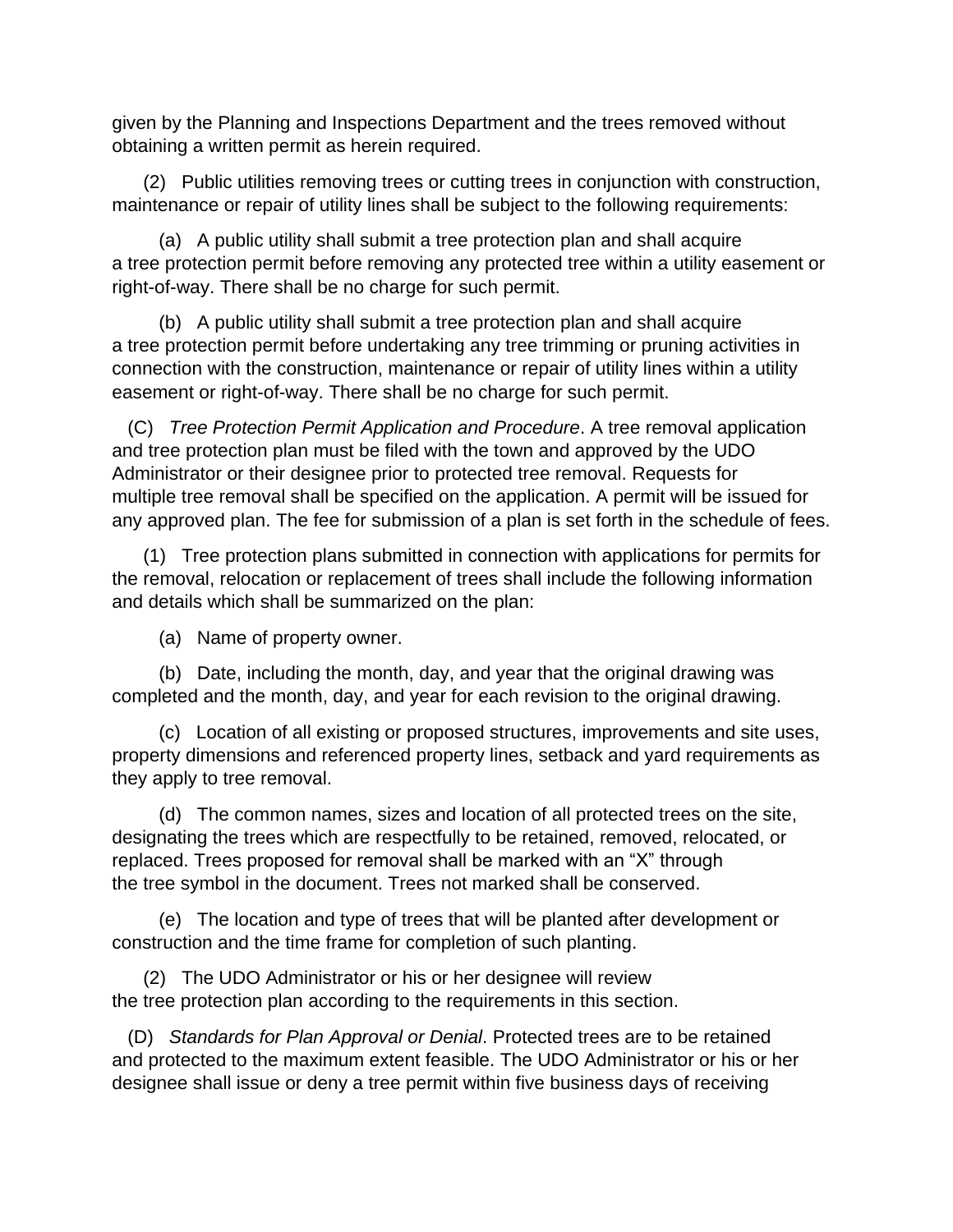application for such. No permit shall be issued for the removal of protected trees unless one of the following conditions exists:

 (1) The tree is located in the buildable area of a yard area where a structure or improvements may be placed and it unreasonably restricts the permitted use of the property and such trees cannot reasonably be relocated elsewhere on the property. Necessity to remove trees in order to construct proposed improvements as a result of the following:

(a) Need for access to the building site for construction equipment;

(b) Essential grade changes for surface water drainage and utility installations;

(c) Location of proposed structure and required driveway(s); and

 (d) Location of proposed parking spaces and associated circulation required to be installed by **Article 155.9**, Part I.

 (2) The tree cannot be relocated on or off the site because of the age, type, or size of the tree.

 (3) The tree is diseased, injured, in danger of falling, too close to existing or proposed structures, interferes with existing utility service, creates unsafe vision clearance, or conflicts with other ordinances or regulations.

(4) Where tree removal is consistent with an approved subdivision plat or site plan.

 (5) It is in the welfare of the general public that the tree be removed for a reason other than set forth above.

 (6) If a plan is approved that allows the removal of protected trees, the approval shall be conditioned upon compliance with a mitigation plan meeting the standards of the mitigation policy in subsection [155.9.23\(](https://codelibrary.amlegal.com/codes/wrightsvillebeach/latest/wright_nc/0-0-0-31554#JD_155.9.23)F).

 (E) *Tree Protection During Construction*. Tree preservation is a pre-planning activity and will be thoroughly considered prior to development of engineering and/or architectural plans and prior to initiation of construction projects. Protected trees shall be guarded during development against the following:

(1) Unnecessary cutting, breaking or skinning of roots.

- (2) Skinning and bruising of bark.
- (3) Excessive vehicular and foot traffic within drip lines.
- (4) Parking vehicles within drip lines.

 (5) During the land clearing and construction stage of development, the developer shall erect and maintain protective barriers (to the Building Inspector's specifications consistent with good management practices) around all trees or groups of trees to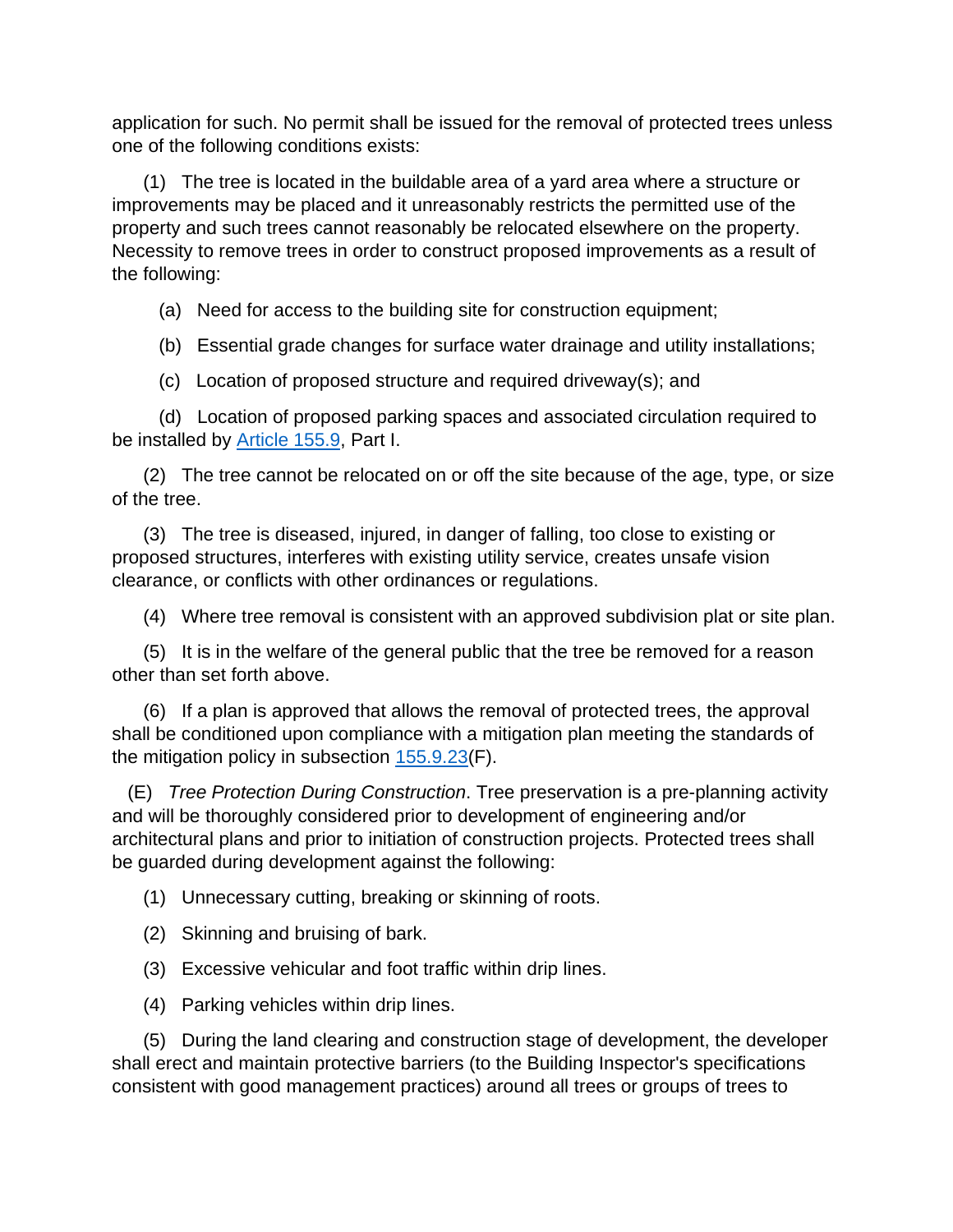be protected. The developer shall not allow the movement of equipment or the storage of equipment, materials, debris or fill to be placed within the protective barrier.

 (6) During the construction stage of development, the developer shall not allow the cleaning of equipment or material within the drip line of any tree or groups of trees to be protected. Neither shall the developer allow the disposal of waste materials such as paint, oil solvents, asphalt, concrete, mortar and so on within the drip line of any tree or groups of trees.

 (7) No attachments or wires other than those of a protective nature shall be attached to any tree.

 (8) Soil disturbances within the drip line of a protected tree shall be limited to two inches in depth removed or two inches in depth added. Any soil added under the drip line of the tree shall be a loamy soil mix to ensure minimal compaction.

 (9) During land clearing and construction stage of development, the UDO Administrator shall periodically inspect the site to insure compliance with the provisions of this section.

 (10) Tree location and replacement activity permitted or required under this section shall be done in accordance with standard forestry practices and procedures, and all such plantings shall be reasonably maintained and attended to promote successful establishment thereof.

 (F) *Tree Loss Mitigation Policy*. To offset negative impacts to natural environment, aesthetics, and property values of Wrightsville Beach and to uphold the intent of this section, the following tree replacement schedule shall be followed, which shall be in addition to any and all fees and/or fines paid or incurred by a party that removes or alters a tree, the effect of which is to eliminate it.

 (1) All protected trees removed shall be replaced in accordance with the following criteria:

 (a) All trees required by this section, all trees on town-owned property and other protected trees, excluding specimen trees, shall be replaced in a one-to-one ratio with trees that at maturity will be of comparable DBH and height of the tree removed. All replacement trees shall have a DBH of at least three inches when planted.

 (b) Specimen trees shall be replaced on a two-to-one ratio with trees of the same species. All replacement trees shall have a DBH of at least three inches when planted.

 (c) All mitigation shall occur on the property where the tree was removed. Mitigation in connection with construction shall be completed prior to issuance of a certificate of occupancy.

 (2) Tree loss mitigation shall not take effect when a tree removed is that lost to natural causes, such as age, disease, or storm, or other causes beyond the control of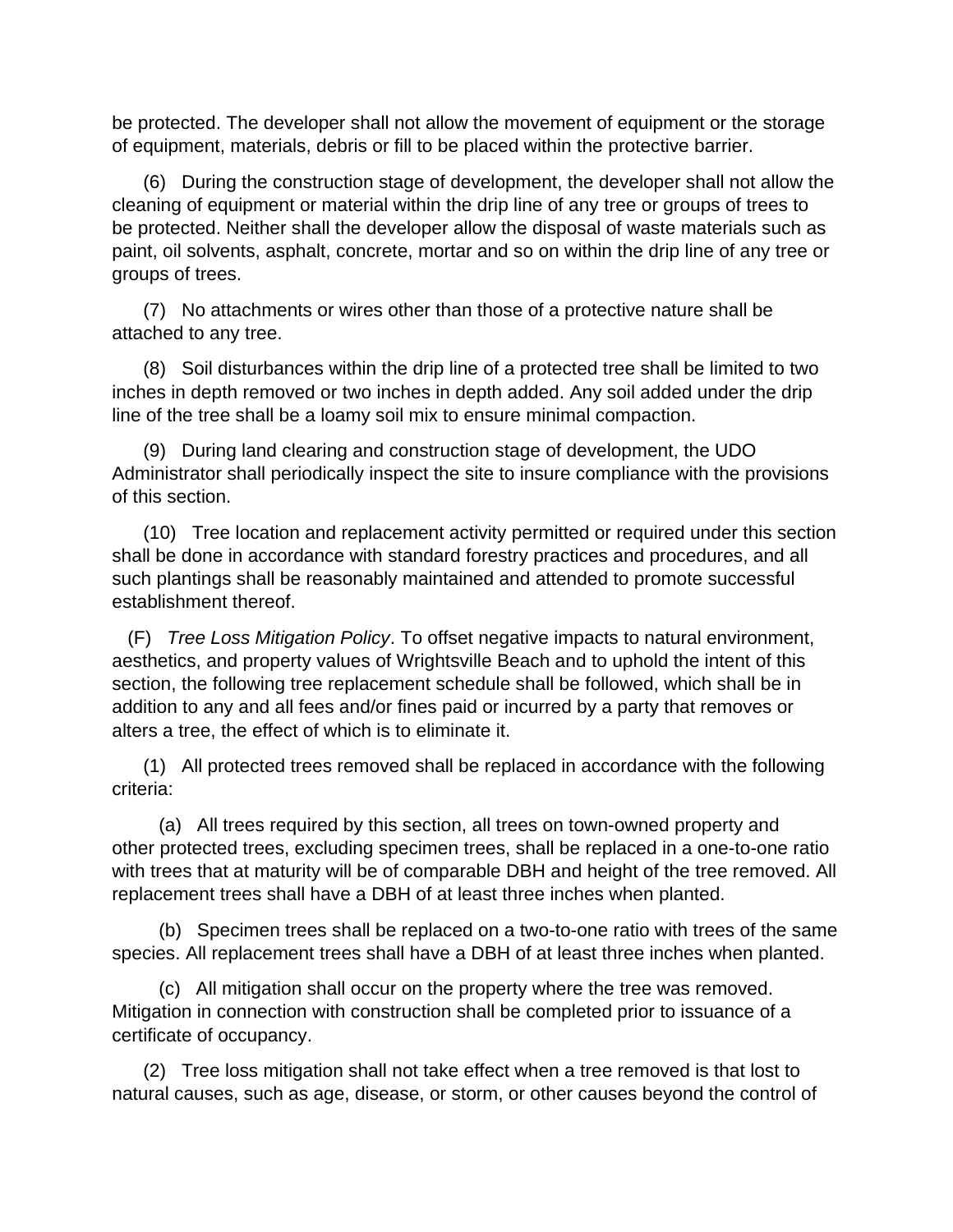the landowner and property developer, such as a car crash or fire for which no party is found responsible. Tree loss mitigation shall take effect for all other trees allowed to be removed by permit from the UDO Administrator or by variance from the Board of Adjustment as well as for those trees altered or removed in violation of this section.

 (3) A developer or property owner may be excused from the requirement to install new required trees that would cause the lot in question to contain more than five total protected trees, to include new and existing trees, if the UDO Administrator determines that the size of a given property and presence of existing vegetation is such that the introduction of a significant number of new trees may be detrimental to both existing vegetation and proposed trees. The decision of the UDO Administrator in such matter shall be final.

(G) *Penalties*.

 (1) Any person who violates the provisions of [Article 155.9,](https://codelibrary.amlegal.com/codes/wrightsvillebeach/latest/wright_nc/0-0-0-31203#JD_Article155.9) Section 9.23, Tree Preservation, shall be deemed guilty of a misdemeanor or infraction punishable as provided in NCGS 14-4 and shall be subject to a maximum fine upon conviction of up to \$2,500. Additionally, conviction thereof shall be grounds for the revocation or suspension of any permit granted for the construction or remodeling of any building or structure on the site so involved.

(2) The violation of the provisions of  $\frac{\text{Article } 155.9}{\text{.}}$ Section [155.9.23,](https://codelibrary.amlegal.com/codes/wrightsvillebeach/latest/wright_nc/0-0-0-31554#JD_155.9.23) Tree Preservation, shall subject the offender to a civil penalty for each violation as follows:

 (a) The removal of each protected tree, excluding specimen trees, without first obtaining an approved tree removal permit, shall subject the offender to a civil penalty in the amount of \$500.

 (b) The removal of each specimen tree without first obtaining an approved tree removal permit shall subject the offender to a civil penalty in the amount of \$1,000.

 (c) The violation of any other provision of [Article 155.9,](https://codelibrary.amlegal.com/codes/wrightsvillebeach/latest/wright_nc/0-0-0-31203#JD_Article155.9) Section [155.9.23,](https://codelibrary.amlegal.com/codes/wrightsvillebeach/latest/wright_nc/0-0-0-31554#JD_155.9.23) Tree Preservation, shall subject the offender to a civil penalty of \$50 for each violation.

 (d) Each day that a violation of [Article 155.9,](https://codelibrary.amlegal.com/codes/wrightsvillebeach/latest/wright_nc/0-0-0-31203#JD_Article155.9) Section [155.9.23,](https://codelibrary.amlegal.com/codes/wrightsvillebeach/latest/wright_nc/0-0-0-31554#JD_155.9.23) Tree Preservation, as described in subsection (G)(2)(c) above continues shall constitute a separate and distinct offense and shall be subject to a fine of \$50 per day.

 (3) No building permit or certificate of occupancy shall be issued for any improvements upon a property where the provisions of [Article 155.9,](https://codelibrary.amlegal.com/codes/wrightsvillebeach/latest/wright_nc/0-0-0-31203#JD_Article155.9) Section [155.9.23,](https://codelibrary.amlegal.com/codes/wrightsvillebeach/latest/wright_nc/0-0-0-31554#JD_155.9.23) Tree Preservation, have not been complied with. A stop work order shall be issued until violations of the provisions of **Article 155.9**,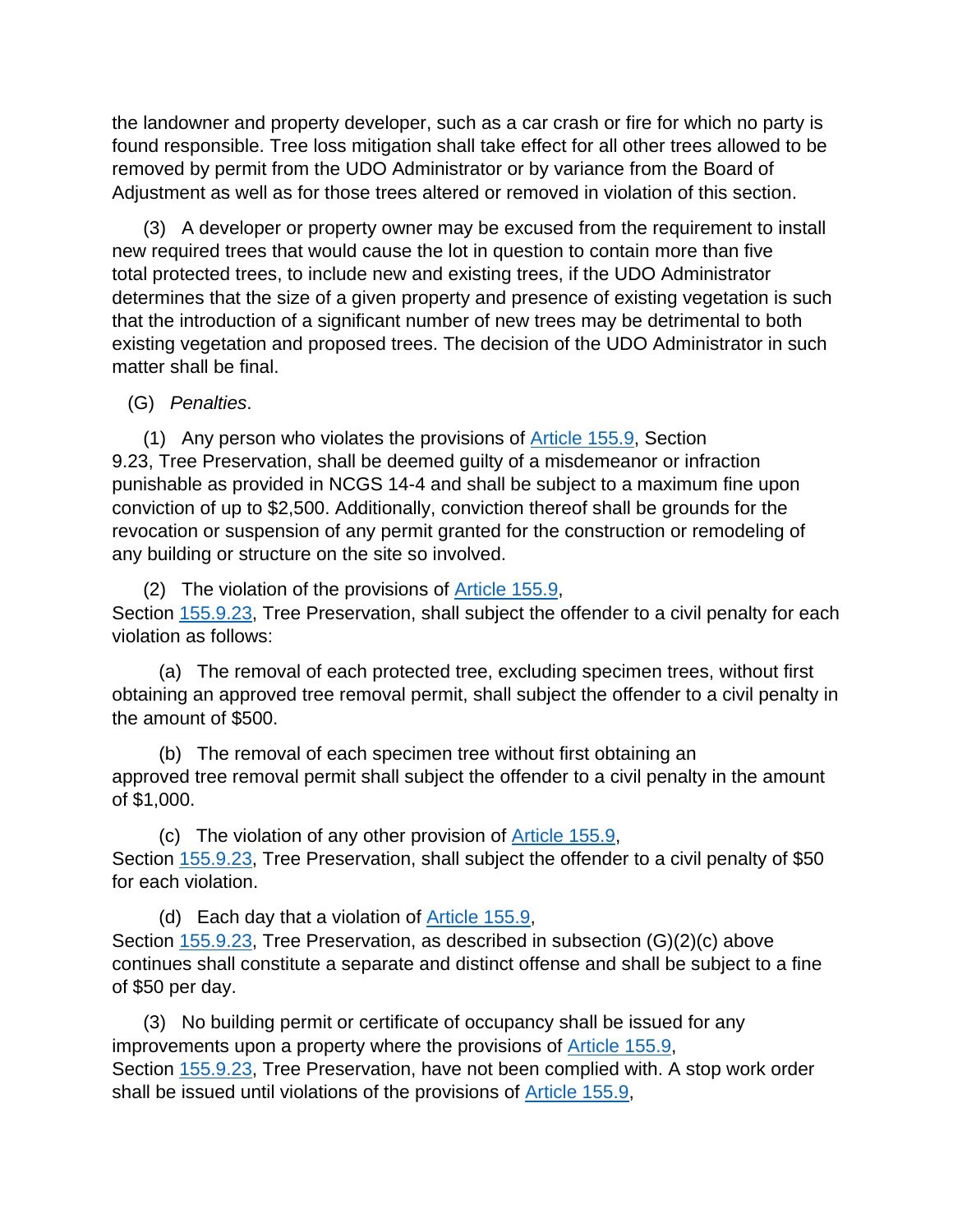Section [155.9.23,](https://codelibrary.amlegal.com/codes/wrightsvillebeach/latest/wright_nc/0-0-0-31554#JD_155.9.23) Tree Preservation, are corrected and until all fines and penalties are paid.

 (4) The UDO Administrator may defer any civil penalty levied under the provisions of [Article 155.9,](https://codelibrary.amlegal.com/codes/wrightsvillebeach/latest/wright_nc/0-0-0-31203#JD_Article155.9) Section [155.9.23,](https://codelibrary.amlegal.com/codes/wrightsvillebeach/latest/wright_nc/0-0-0-31554#JD_155.9.23) Tree Preservation, if the offender obtains an approved tree permit and if the offender replants the disturbed area in accordance with an approved tree protection plan meeting the requirements of [Article 155.9,](https://codelibrary.amlegal.com/codes/wrightsvillebeach/latest/wright_nc/0-0-0-31203#JD_Article155.9) Section [155.9.23,](https://codelibrary.amlegal.com/codes/wrightsvillebeach/latest/wright_nc/0-0-0-31554#JD_155.9.23) Tree Preservation.

 (5) Damages to protected trees shall be repaired to the maximum extent possible. Each tree removed, destroyed, or damaged in violation of [Article 155.9,](https://codelibrary.amlegal.com/codes/wrightsvillebeach/latest/wright_nc/0-0-0-31203#JD_Article155.9) Section [155.9.23,](https://codelibrary.amlegal.com/codes/wrightsvillebeach/latest/wright_nc/0-0-0-31554#JD_155.9.23) Tree Preservation, shall be considered a separate offense.

(Ord. 1695, passed 11-8-12)

## **Section 155.9.24 Recommended Plant List.**

 The following is a recommended plant list to be utilized in the preparation of Landscape Plans to meet vegetation requirements. NOTE: Native vegetation is preferred. Plants not listed may be accepted by the UDO Administrator if they meet the standards defined by this section. Some plants are listed under multiple categories as many of these plants are offered in numerous varieties. Mature height and spread of each plant is contingent on the variety. It is highly recommended that Landscape Plans be prepared by or in consultation with a Registered Landscape Architect or qualified landscape design professional.

Key:

 $E = EVERGREEN N = NATIVE$ 

D = DROUGHT TOLERANT

S = SALT TOLERANT (MODERATE TO HIGH)

| <b>Botanical Name</b>                                                                                        | <b>Common Name</b>           |            |  |
|--------------------------------------------------------------------------------------------------------------|------------------------------|------------|--|
| <b>Shade Tree</b> - installed at 12-14 foot height and 2-inch caliper, mature height greater<br>than 30 feet |                              |            |  |
| Fagus grandifolia                                                                                            | American Beech               | N          |  |
| Ginkgo biloba (male only)                                                                                    | Ginkgo                       | D, S       |  |
| Gleditsia tricanthos inermis                                                                                 | <b>Thornless Honeylocust</b> | N, S       |  |
| Liquidambar styraciflua                                                                                      | American Sweetgum            | N, D       |  |
| Magnolia grandiflora                                                                                         | Southern Magnolia            | E, N, D, S |  |
| Nyssa sylvatica                                                                                              | <b>Black Gum</b>             | N, S       |  |
| Quercus nigra                                                                                                | <b>Water Oak</b>             | N, D, S    |  |
| Quercus shumardii                                                                                            | <b>Shumard Oak</b>           | N, D, S    |  |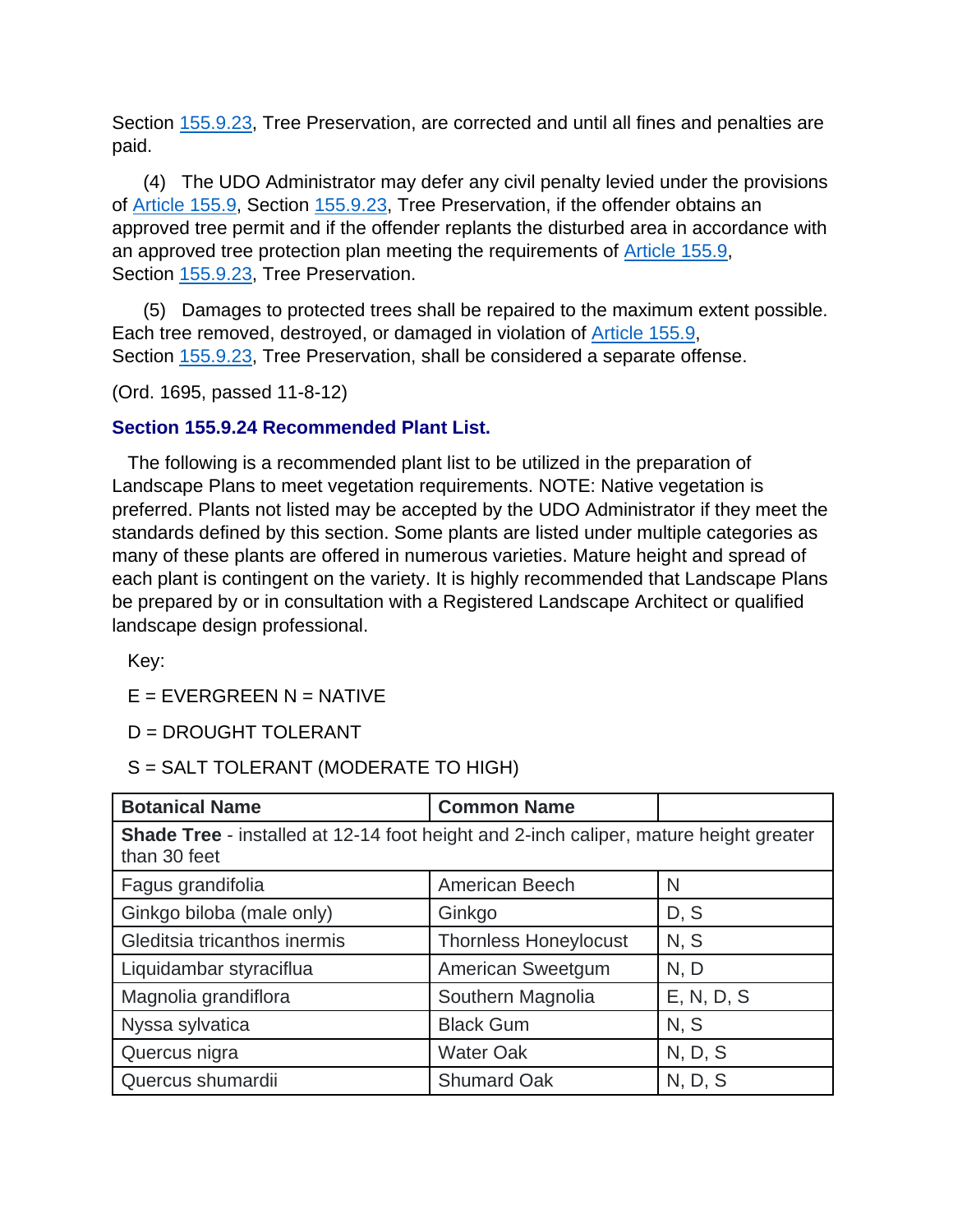| Quercus phellos    | <b>Willow Oak</b>   | N, D, S    |
|--------------------|---------------------|------------|
| Quercus virginiana | Live Oak            | E, N, D, S |
| Taxodium distichum | <b>Bald Cypress</b> | N, D       |
| Ulmus parvifolia   | Lacebark Elm        | D, S       |

| <b>Small Tree</b> - installed at 8-10 foot height and 1-inch caliper, mature height less than<br>30 feet |                              |              |
|----------------------------------------------------------------------------------------------------------|------------------------------|--------------|
| Acer buergerianum                                                                                        | <b>Trident Maple</b>         | D, S         |
| Amelanchier canadensis                                                                                   | <b>Shadblow Serviceberry</b> | N            |
| Cercis canadensis                                                                                        | Eastern Redbud               | N, D         |
| Cornus florida                                                                                           | Dogwood                      | $\mathsf{N}$ |
| Fraximus americana                                                                                       | <b>White Ash</b>             | $\mathsf{N}$ |
| llex cassine                                                                                             | Dahoon Holly                 | E, S         |
| llex latifolia                                                                                           | <b>Lusterleaf Holly</b>      | E, D         |
| llex opaca                                                                                               | American Holly               | E, N, D,     |
| llex vomitoria                                                                                           | <b>Yaupon Holly</b>          | E, N, D,     |
| Ilex x attenuate 'Fosters'                                                                               | <b>Foster's Holly</b>        | E, D, S      |
| <b>Ilex x 'Nellie Stevens'</b>                                                                           | <b>Nellie Stevens Holly</b>  | E, D         |
| Koelreuteria paniculata                                                                                  | Goldenraintree               | D            |
| Lagerstromia                                                                                             | Crapemyrtle                  | D, S         |
| Magnnolia grandiflora 'Little Gem'                                                                       | Little Gem Magnolia          | E, N, D,     |
| Magnolia virginiana                                                                                      | Sweetbay Magnolia            | $\mathsf{N}$ |
| Magnolia x souangiana                                                                                    | Saucer Magnolia              | D            |
| Osmanthus americanus                                                                                     | Devilwood                    | E, N, S      |
| Oxydendrum arboretum                                                                                     | Sourwood                     | N, S         |
| Persea borbonia                                                                                          | Redbay                       | E, N, S      |
| Prunus caroliniana                                                                                       | Carolina Cherrylaurel        | E, D, S      |
| Quercus geminate                                                                                         | Sand Live Oak                | E, N, S      |
| Vitex angus-castus                                                                                       | Chastetree                   | D, S         |
| llex cornuta                                                                                             | Holly                        | E, D, S      |
| llex vomitoria                                                                                           | <b>Yaupon Holly</b>          | E, N, D,     |
| Ligustrum japonicum                                                                                      | <b>Wax Leaf Privet</b>       | E, D, S      |
| Ligustrum lucidum                                                                                        | <b>Glossy Privet</b>         | E, D         |
| Mahonia bealei                                                                                           | Leatherleaf Mahonia          | E            |
| Myrica cerifera                                                                                          | Southern Waxmyrtle           | E, N, D,     |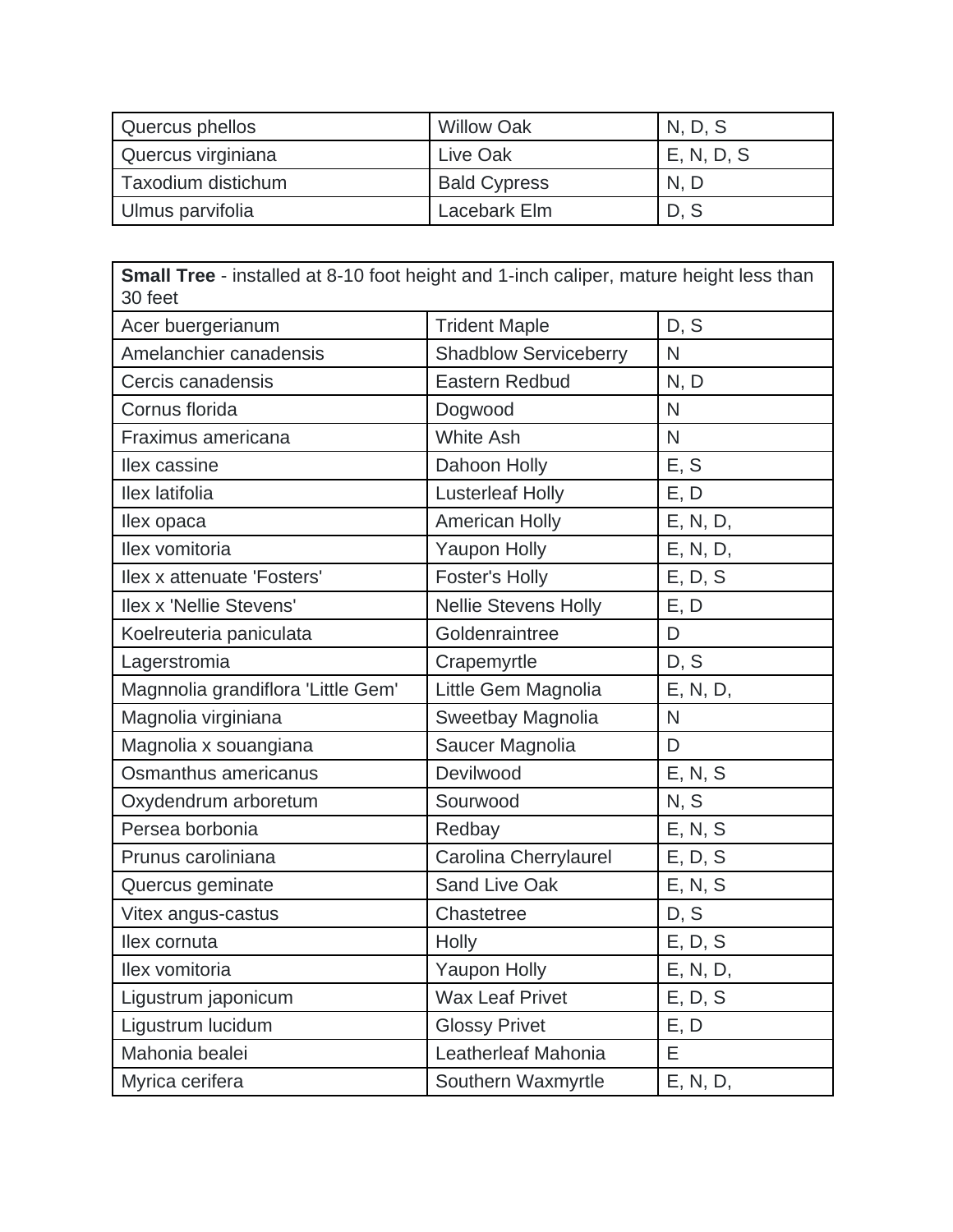| Nerium oleander         | Oleander                  | E, S    |
|-------------------------|---------------------------|---------|
| Osmanthus x fortunei    | <b>Fortunes Osmanthus</b> | E, D    |
| Photina serulata        | <b>Chinese Photina</b>    |         |
| Pittosporum tobira      | Japanese Pittosporum      | E, D, S |
| Podocarpus macrophyllus | <b>Chinese Podocarpus</b> | E, D, S |
| Rhaphiolepis umbellata  | <b>Indian Hawthorn</b>    | E, S    |

| Intermediate Shrub - installed at 36-inch height, maintained height at 4-6 feet |                              |            |
|---------------------------------------------------------------------------------|------------------------------|------------|
| Abelia x grandiflora                                                            | Glossy Abelia                | E, D       |
| Acuba japonica                                                                  | Japanese Acuba               | E, D, S    |
| Clethera alnifolia                                                              | <b>Sweet Pepperbush</b>      | N, S       |
| Hydrangea macrophylla                                                           | <b>Bigleaf Hydrangea</b>     | D, S       |
| llex cornuta                                                                    | <b>Chinese Holly</b>         | E, D, S    |
| llex crenata                                                                    | Japanese Holly               | E, D, S    |
| llex glabra                                                                     | <b>Inkberry Holly</b>        | E, N, D    |
| Juinperus chinensis                                                             | <b>Chinese Juniper</b>       | Е          |
| Loropetalum chinensis                                                           | <b>Chinese Fringe-Flower</b> | Е          |
| Nerium oleander                                                                 | Oleander                     | Е          |
| Raphiolepis indica                                                              | <b>Indian Hawthorn</b>       | E, S       |
| Sabal minor                                                                     | <b>Dwarf Pametto</b>         | E, N, D    |
| Viburnum suspensum                                                              | Sandwanka Viburnum           | E, S       |
| Yucca filamentosa                                                               | Yucca                        | E, N, D, S |

| Small Shrub - installed at 18-inch height, maintained height at 3-4 feet |                       |            |
|--------------------------------------------------------------------------|-----------------------|------------|
| Abelia x grandiflora (dwarf var.)                                        | Glossy Abelia         | E, D       |
| Acuba japonica (dwarf var.)                                              | Japanese Acuba        | E, D       |
| Berberis thunbergii                                                      | Japanese Barberry     | D          |
| Buxus microphylla var. koreana                                           | Korean Boxwood        | E, D       |
| Euonymus japonicus 'Microphyllus<br>Variegatus'                          | Var. Boxleaf Euonymus | Е          |
| Gardenia jasminoides 'Radicans'                                          | Cape Jasmine          | E, D       |
| Ilex crenata 'Soft Touch'                                                | Japanese Holly        | E, D, S    |
| Ilex cornuta 'Carissa'                                                   | Carissa Holly         | E, D, S    |
| Ilex vomitoria 'Nana"                                                    | Dwarf Yaupon Holly    | E, N, D, S |
| Itea virginica                                                           | Virginia Sweetspire   | N, D       |